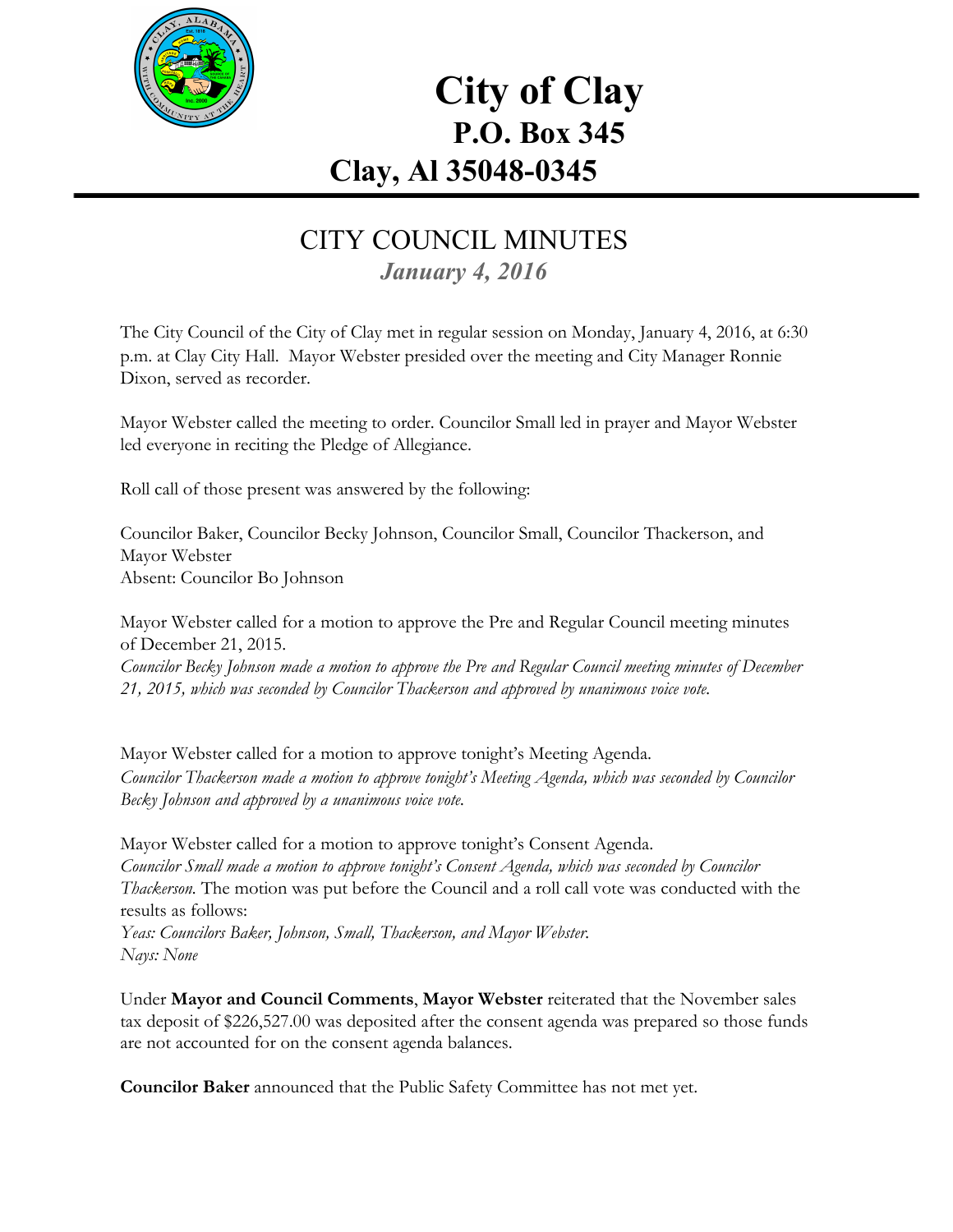

## **CITY OF CLAY** *CITY COUNCIL MINUTES January 4, 2016*

**Councilor Becky Johnson**stated that the Seniors Center has been repainted over the holidays. She thanked the Public Works Department for their work after the storms.

**Councilor Bo Johnson**was not present for a report.

**Councilor Small**announced that the library board will meet this month and echoed Councilor Johnson's gratitude.

**Councilor Thackerson**announced the Park and Recreation Committee meeting has been rescheduled for January 12.

Under **Reading of Petitions, Applications, Complaints, Appeals, Communications, etc.,** Mayor Webster announced that there were none.

Under the **City Manager's Report**, Mr. Dixon asked the Council if they would like to pursue the proposal for selling the City's unused cell phones. Councilor Baker made a motion to declare the City's old, unused cell phones surplus, which was seconded by *Councilor Johnson and approved by a unanimous voice vote.*

Mr. Dixon reported the account balances in the General Fund = \$351,951.14; Contractors Bond = \$190,769.80; Capital Improvement Fund = \$389,393.84; 4 & 5 Cent Gasoline Fund =  $$158,331.34$ ; 7 Cent Gasoline Fund =  $$83,026.21$ ; Road Project Fund =  $$325,000.00$ ; Contingency Fund = \$500,000.00; BBT Fund= \$69,213.84; Ballpark Revenue = \$16,994.00; and Ballpark Expense  $=$  (\$20,576.79).

Depending on weather, the paving on Somersby will be either this week or next week. The prices for paving roads are all under the \$50,000.00 threshold. Mr. Dixon stated that the prices are for: Green Acres, Ambassador, Somersby, Debbie, Elizabeth, and Bessie.

Under the **Public Hearing,** Mayor Webster introduced the Public Hearing for amending Ordinance 2006-07. Mr. Dixon reviewed the changes unanimously recommended by the Planning and Zoning Commission. Mayor Webster asked if there was anyone present who wished to speak for or against this case. There was no response.

Under **Resolutions, Ordinances, Orders and Other Business** Mayor Webster called for a motion to enter into Unanimous Consent.

Councilor Small made a motion to suspend the regular rules of order and enter into Unanimous Consent, which *was seconded by Councilor Becky Johnson.* The motion was put before the Council and a roll call vote was conducted with the results as follows: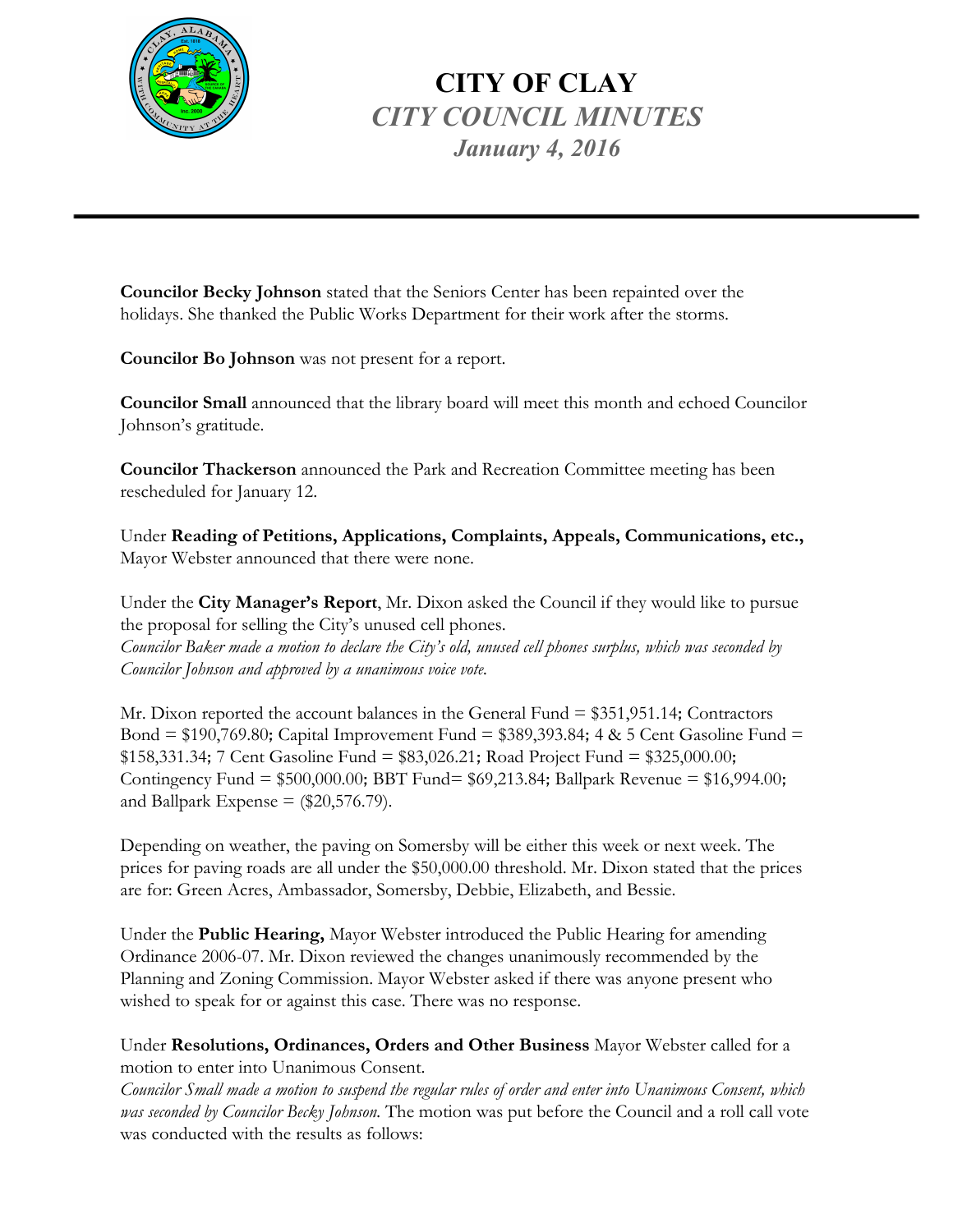

### **CITY OF CLAY** *CITY COUNCIL MINUTES January 4, 2016*

*Yeas: Councilors Baker, Johnson, Small, Thackerson, and Mayor Webster Nays: None*

Mayor Webster introduced Ordinance 2016-01, An Ordinance Amending Ordinance 2006-07, which was read by City Manager Ronnie Dixon.

*Councilor Becky Johnson made a motion to approve Ordinance 2016-01, which was seconded by Councilor Thackerson.* The motion was put before the Council and a roll call vote was conducted with the results as follows:

*Yeas: Councilors Baker, Johnson, Small, Thackerson, and Mayor Webster. Nays: None*

Mayor Webster introduced Resolution 2016-01, A Resolution Designating Meeting Times for the Public Safety Committee, which was read by City Manager Ronnie Dixon.

*Councilor Baker made a motion to approve Resolution 2016-01, which was seconded by Councilor Becky Johnson.* The motion was put before the Council and a roll call vote was conducted with the results as follows:

*Yeas: Councilors Baker, Johnson, Small, Thackerson, and Mayor Webster. Nays: None*

Councilor Small made a motion to allow Gameday Athletics to take over two programs of maintenance at the Clay Chalkville High School baseball fields which was seconded by Councilor Thackerson.

Councilor Small asked if this would come out of the money that the City has already agreed to pay for upgrades for the high school baseball fields. Mayor Webster answered affirmatively. Councilor Small amended his motion to include all three steps of maintenance.

Mayor Webster put the motion and second before Council and a roll call vote was conducted with the results as follows:

*Yeas: Councilors Johnson, Small, Thackerson, and Mayor Webster. Nays: None*

Councilor Baker abstained. The motion passed 4-0.

Mayor Webster called an end to Unanimous Consent and called for **Public Comments** and there was no response.

Mayor Webster announced that the next City Council meeting will take place on Tuesday, January 19, 2016, at 6:30. Pre Council will begin at 6:00 p.m.